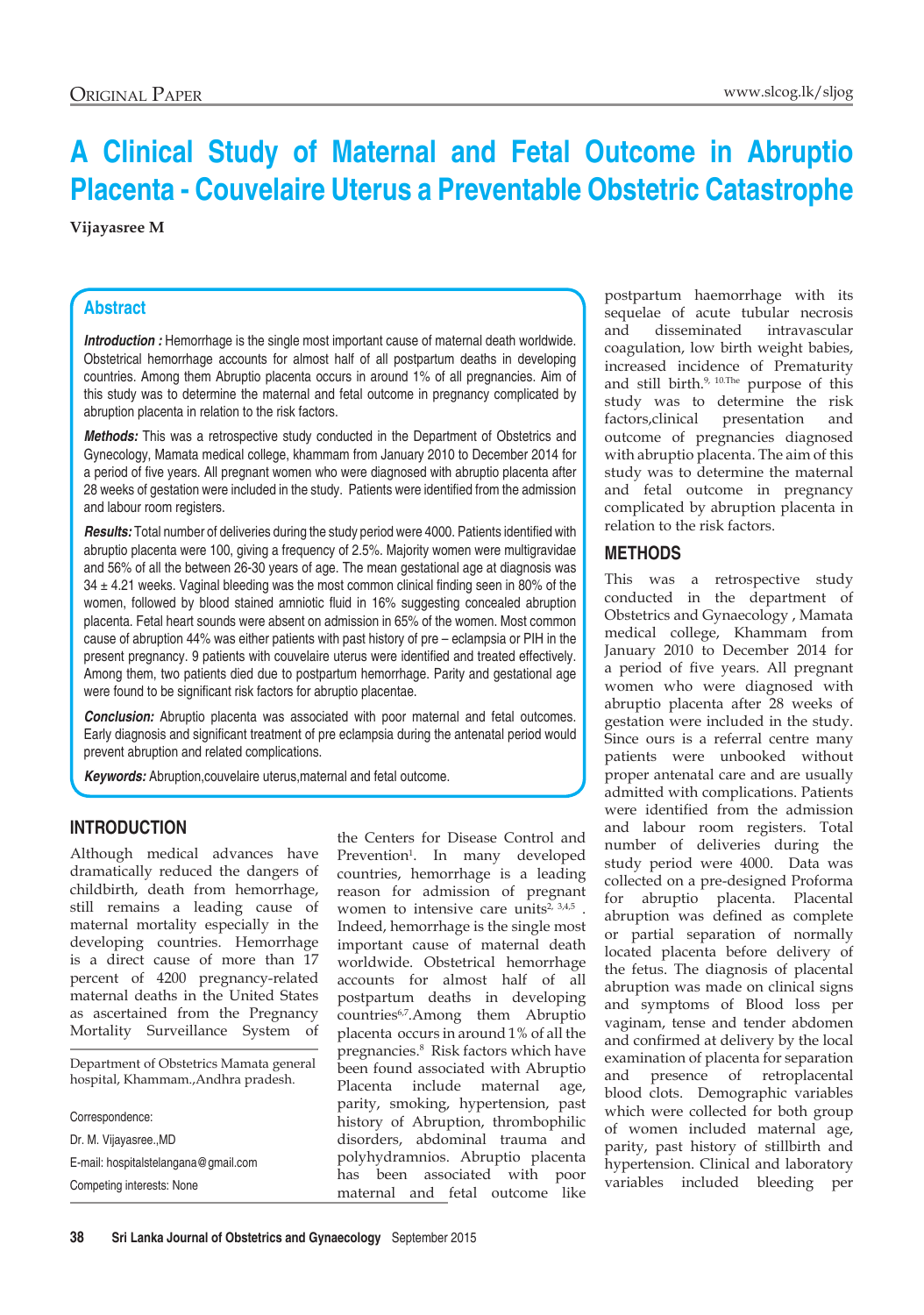vaginam, blood stained amniotic fluid, maternal blood pressure, complete blood picture, serum urea and creatinine, Prothrombin time and partial thromboplastin time. Perinatal outcome which was noted included weight and gestational age of the baby and apgar score.Women with multiple pregnancy, fibroid uterus and polyhydramnios were excluded. The study was approved by ethical committee of our college. The data was collected and analyzed by using appropriate statistical methods.

## **Results**

A total of 100 cases were identified as abruptio placentae. Total number of deliveries during the study period were 4000, giving an overall frequency of 2.5%.

Table-1, 2 and 3 show the age, parity and the risk factor distribution of our study population. Majority 56% of the women were between 26-30 years of age group. 59% women were either second, third or fourth gravida. The mean gestational age was 34 ± 4.21 weeks. 51% delivered preterm before 37 weeks and 49% delivered at or after 37 completed weeks of gestation. 10% women had history of previous stillbirth and 21% had history of gestational hypertension in previous pregnancies. Recurrent abruption was observed in 9% of the women.

Table-4, 5 shows the clinical characteristics and mode of delivery in the given population. Vaginal bleeding was the most common clinical finding seen in 80% of the women, blood stained amniotic fluid was seen in 16%. Pre-labour, premature rupture of membranes was present in 7 % and hypertension in current pregnancy was seen in 23%. Fetal heart sounds were absent on admission in 65% of the patients. Spontaneous vaginal delivery occurred in 70% followed by caesarean section in 30% of the women. Postpartum hemorrhage (PPH) was seen in 18%. Though there were 9 patients identified with couvelaire uterus, there were only 2 maternal deaths in the patients with couvelaire uterus in our study and both were due to atonic PPH. The mean fetal birth weight was 2400 g. The perinatal mortality rate was 66%. Retro placental blood clots, due to placental separation was associated with perinatal mortality. Perinatal loss was associated with a minimum of 200 ml, and with no live birth at loss of 1000ml of blood loss since majority of our patients were anemic, even 200ml of blood loss was also trivial for that women and contributed to significant perinatal mortality.

#### **TABLE-1 :DISTRIBUTION OF PATIENTS ACCORDING TO MATERNAL AGE (N=100)**

| Maternal age (years) | No. of patients | percentage |
|----------------------|-----------------|------------|
| $20 - 25$            | 24              | 24%        |
| 26-30                | 56              | 56%        |
| 31-35                | 15              | 15%        |
| $>35$                | C               | 5%         |

**TABLE-2:DISTRIBUTION OF PATIENTS ACCORDING TO PARITY(N=100)**

| Parity            | No of patients | percentage |
|-------------------|----------------|------------|
| Primigravida      | -27            | 27%        |
| Multigravida(2-4) | 59             | 59%        |
| Grandmulti        | 14             | 14%        |

#### **TABLE-3:DISTRIBUTION OF PATIENTS ACCORDING TO THE RISK FACTORS (N=100)**

| <b>Risk factors</b>        | No. of patients | Percentage |
|----------------------------|-----------------|------------|
| H/o previous still birth   | 10              | 10%        |
| Previous h/o PIH           | 21              | 21%        |
| Previous h/o abruption     | 09              | 09%        |
| No h/o recurrent abruption | 60              | 60%        |

#### **TABLE-4:DISTRIBUTION OF PATIENTS ACCORDING TO THE CLINICAL FEATURES (N=100)**

| <b>Clinical features</b>       | No of patients | Percentage |
|--------------------------------|----------------|------------|
| <b>Blood stained liquor</b>    | 16             | 16%        |
| Clear /meconium stained liquor | 54             | 54%        |
| Hypertention                   | 23             | 23%        |
| <b>PROM</b>                    |                | 7%         |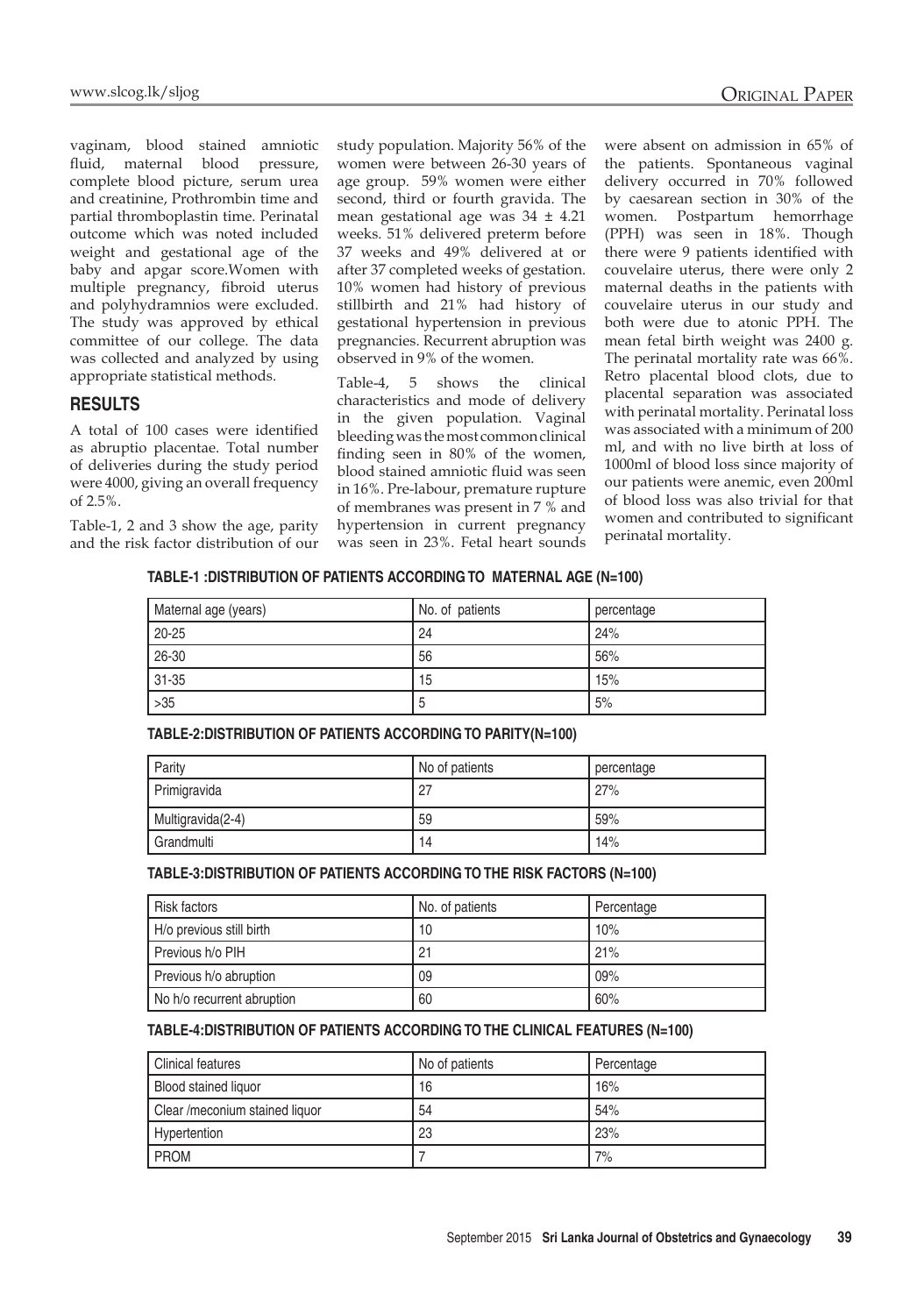| Mode of delivery        | No of patients | Percentage |
|-------------------------|----------------|------------|
| Vaginal delivery        | 70             | 70%        |
| Normal delivery         | 37             | 37%        |
| Instrumental            | 15             | 15%        |
| Vaginal Breech delivery | 18             | 18%        |
| <b>LSCS</b>             | 30             | 30%        |
| Total                   | 100            | 100%       |

| TABLE-5:DISTRIBUTION OF PATIENTS ACCORDING TO THE MODE OF DELIVERY(N=100) |  |
|---------------------------------------------------------------------------|--|
|                                                                           |  |

## **Discussion:**

This study was conducted in a tertiary care referral centre with many patients referred from the peripheral hospitals. Review of literature showed that abruptio placenta complicates 1% of all the pregnancies. The frequency of Abruptio Placenta in our study group was 2.5%. Sarwar et al, reported a prevalence of 4.4% in their population.<sup>11</sup> Similar, high rates have been observed in studies from Abu-Heija A et al and Leunen K et al from Middle East.<sup>12, 13</sup>. Studies from Ananth CV et al have taken maternal age > 35 years as a significant risk factor for Abruptio Placenta. The incidence of abruption increases with maternal age. In the First and Second Trimester Evaluation of Risk (FASTER) trial, women older than 40 years were 2.3 times more likely to experience abruption compared with those 35 years or younger<sup>14</sup>.Our study did not show significant association of Abruption with maternal age. Grand multiparity has been found to be significantly associated with Abruption in a study done by Pritchard and co workers<sup>15</sup>, though we found it more commonly in third gravida. The study by Sarwar et al also had 49% of their population with parity between 1 and 4. History of previous stillbirth and gestational hypertension was seen in 10% and 21% in our population. Ananth and associates reported a 2.4 fold increased incidence of abruption with chronic hypertension, and this was increased further if there was superimposed preeclampsia or fetalgrowth restriction<sup>16</sup>. Zetterstrom and colleagues also reported a two fold increased incidence of abruption in women with chronic hypertension compared with normotensive women—an incidence of 1.1 versus

0.5 percent<sup>17</sup>respectively. Both these factors are found to be significantly associated with Abruption. In our study, 9% of women gave past history of Abruption. Past history of abruptio placenta was found to be associated with poor perinatal outcome18 .Toivonen et al, reported a recurrent abruption rate of 11.9%, in women with previous history of Abruption<sup>19</sup>. Thus, it is recommended that in women with past history of Abruption, delivery should be considered between 34-37weeks of gestation, once the lung maturity has been documented. Bleeding per vaginum was present 80% of them and it was found to be the most common clinical manifestation of Abruption followed by blood stained amniotic fluid in 16%. Similar results were also seen in a study by Tikkanen et al. Hurd and co-workers reported vaginal bleeding in 78 percent, uterine tenderness or back pain in 66 percent, and fetal distress in 60 percent of their patients<sup>20</sup>. The mean haemoglobin concentration was 7gm/dl, in our study population. This reflects poor nutritional status in our patients with iron and folic acid deficiency which is also a high risk factor for abruption. In another study from Asia, decreased body mass index, again reflecting poor nutritional status was found as an etiologic factor for Abruption<sup>21</sup> .Majority of our women, 70% had vaginal delivery followed by Caesarean section in 30%. In study by Tikkanen et al, Caesarean section rate was as high as 91%.We had two maternal deaths in our study group, both due to uncontrolled haemorrhage. They were referred late to the unit in shock .Both the patients had severe degree of couvelaire uterus followed by PPH,they were

managed with oxytocics after initial resuscitation followed by laparotomy .B- lynch procedure was applied ,since both the patients were unstable ,we attempted peripartum hysterectomy .In spite of our best efforts we lost these two patients .Both of these patients had gone into DIC which is usually seen in severe degree of concealed haemorrhage.

Perinatal mortality has been strongly associated with Abruptio Placenta in both national and international literature. Many studies from our Nation, found the perinatal mortality around 59%. The high perinatal mortality rate was not due solely to placental abruption, but also to the associated increased incidence of preterm delivery and fetal-growth restriction. Nath and co-workers , however, reported that preterm birth was the overriding association with these low-birthweight babies.

In the above study, there were a total of 54 (65%) fetal deaths. Statistical analysis in our study showed significant association of fetal deaths with gestational age. Increased perinatal mortality was seen with preterm gestation. In our study, the association was found much stronger for moderately preterm gestation in conflict with Ananth study, where association was far stronger with very preterm gestation. This may be attributed to sample size as well as different limits in salvaging the babies in our setup. The mean birth weight was found to be 2400g. In a study by Nath et al, among abruption cases,  $60.3\%$  (n = 94) were low birth weight in comparison with  $11.2\%$  (n = 19) of controls. This was attributed to the gestational age, and ruled out other confounders like thrombophilia.